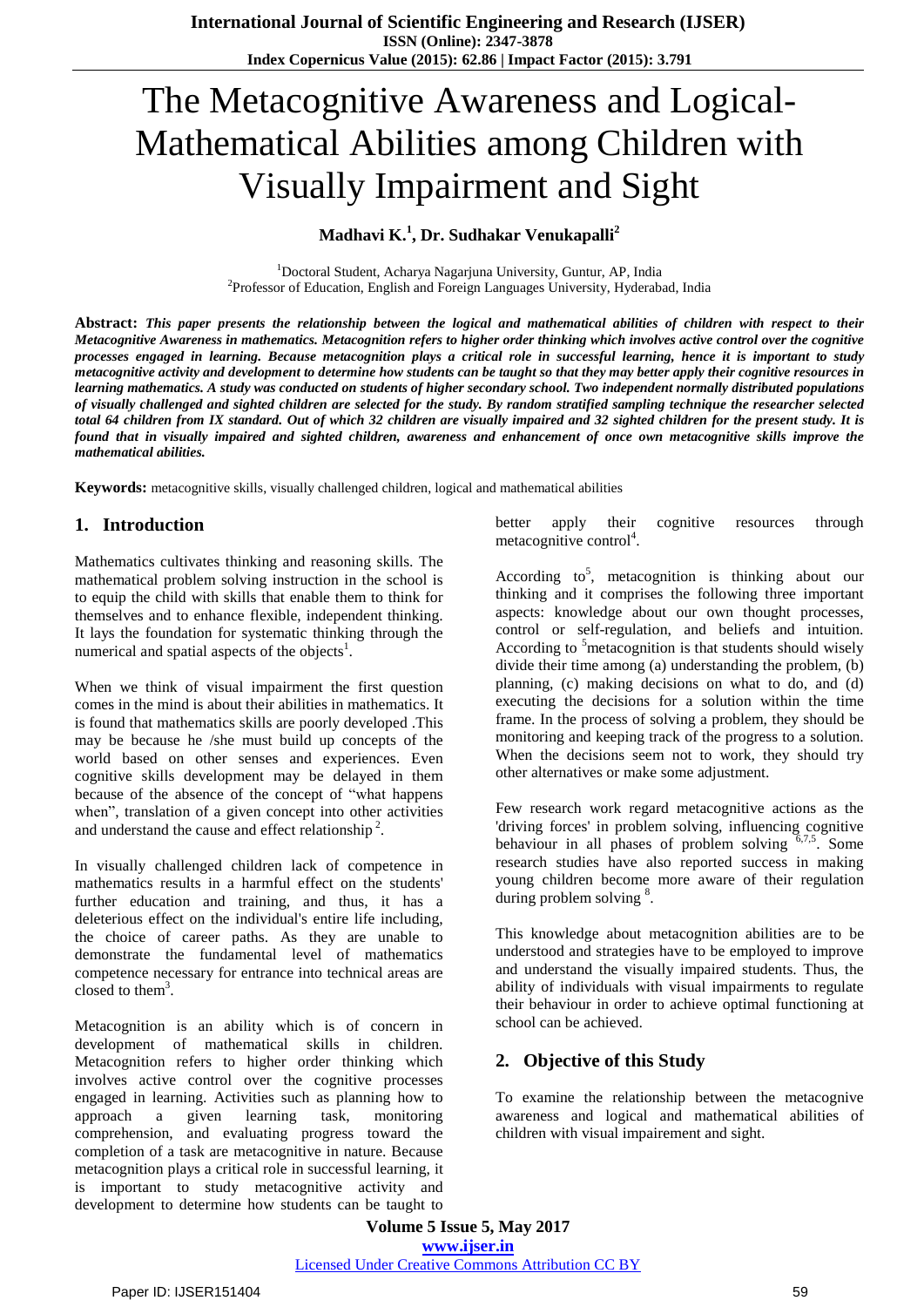#### **Hypotheses:**

- 1.There is an association between the meta-cognitive awareness and the logical and mathematical abilities of children with visual impairment.
- 2.There is a significant correlation between the metacognitive awareness and the logical and mathematical abilities of children with visually impairment.
- 3.There is an association between the meta-cognitive awareness and the logical and mathematical abilities of children with sight.
- 4.There is a significant correlation between the metacognitive awareness and the logical and mathematical abilities of children with sight.

#### **Research Procedures:**

#### **Population and Sample:**

Two different independent normally distributed populations with respect to the variables are selected for this study. To understand and examine the above hypotheses, visually impaired children and sighted children of class IX in Hyderabad are considered as the Populations. While selecting the school a few variables like, physical facilities, medium of instruction, learning resources, residential facilities, enrolment and willingness to conduct the study are considered.

The researcher after a through field survey and wide consultations with the head of the institutions has identified 8 schools of sighted children and 3 residential schools catering to the educational needs of the visually impaired children that are willing to conduct the study. From these schools by adopting random sampling technique the Devnar school for Blind, Mayur Marg, Begampet, Hyderabad-500016 and Raghunatha Model High School, Chaitanapuri, Hydreabad -500060 are finally selected.

By random stratified sampling technique the researcher selected total 64 children from IX standard. Out of which 32 children are visually impaired who were selected from Devanar blind school and 32 sighted children from Raghunatha model high school for the present study.

#### **Tools: Design & Development**

For studying the metacognitive abilities of children especially for the visually impaired, the researcher did extensive survey of the research literature and consulted various experts in the field to identify appropriate Metacognitive Activity Inventory (MCAI) and develop a tool to measure logical and mathematical abilities which could be equally suitable to both visually challenged and sighted children. The MCAI was adopted from Delvecchio, F. (2011), Cooper, M., and Sandi-Urena, S. (2009).

The MCAI is administered, as a part of a more comprehensive questionnaire to the visually impaired and sighted children. Visually impaired and sighted children are required to indicate the extent to which each statement in MCAI applies to them. The focus of the tool is to

understand the metacognitive abilities of visually challenged children and sighted children. Metacognitive skill is one of the components of metacognition. Schraw and Denison (1994) define metacognition as "the knowledge and regulation of one's cognition." It has two main components, namely; metacognitive knowledge and metacognitive skilfulness.

The 27 item self-report MCAI instrument assesses students' metacognitive skilfulness when solving mathematical problems and is used as a diagnostic tool. There are eight items (items 20-27) that were scored inversely to avoid the effects of acquiescence (the tendency of respondents to agree with most of the statements presented to them) (Cooper, M., & Sandi-Urena, 2009). There are eight items (items 20-27) that were coded inversely thus reversely scored to "avoid the effects of acquiescence (the tendency of respondents to agree with most of the statements presented to them)" (Cooper, M., & Sandi-Urena, 2009). The highest possible score that a student could obtain is 135 by adding together the points selected for each item on the MCAI questionnaire. However, before any analysis of the scores, the researcher coded reversely the items that were negatively worded (items  $20 - 27$ ).Children select their agreement with the items from a 5 point Likert scale (1, strongly disagree to 5, strongly agree).

## **3. Data Analysis and Interpretation**

The researcher has adopted quantitative research techniques for the purpose of data representation, classification and interpretation. Inferential statistical technique, chi-square and correlation are adopted for the purpose of testing the hypotheses. Interpretations are drawn on the basis of parametric and non-parametric statistical techniques.

One of the objectives of this research work *is to examine the relationship between the logical and mathematical abilities of children with respect to their Metacognitive abilities* As discussed above relevant tools were administered and the responses of children were collected, analysed and presented below.

Association between Metacognitive Awareness Vs Logical- Mathematical Abilities of the children.

|                      | Logical and Mathematical Abilities |      |      |      |              |       |
|----------------------|------------------------------------|------|------|------|--------------|-------|
| Children             | Meta<br>cognitive<br>Awareness     | Poor | Fair | Good | Very<br>Good | Total |
| Visually<br>Impaired | Low                                | 2    |      |      |              | 6     |
|                      | Medium                             |      |      | 10   |              | 10    |
|                      | High                               |      |      | 15   |              | 16    |
| Sighted<br>children  | Low                                | 2    |      |      |              | 3     |
|                      | medium                             |      |      |      |              |       |
|                      | High                               |      |      |      |              | 18    |

**Volume 5 Issue 5, May 2017 www.ijser.in** Licensed Under Creative Commons Attribution CC BY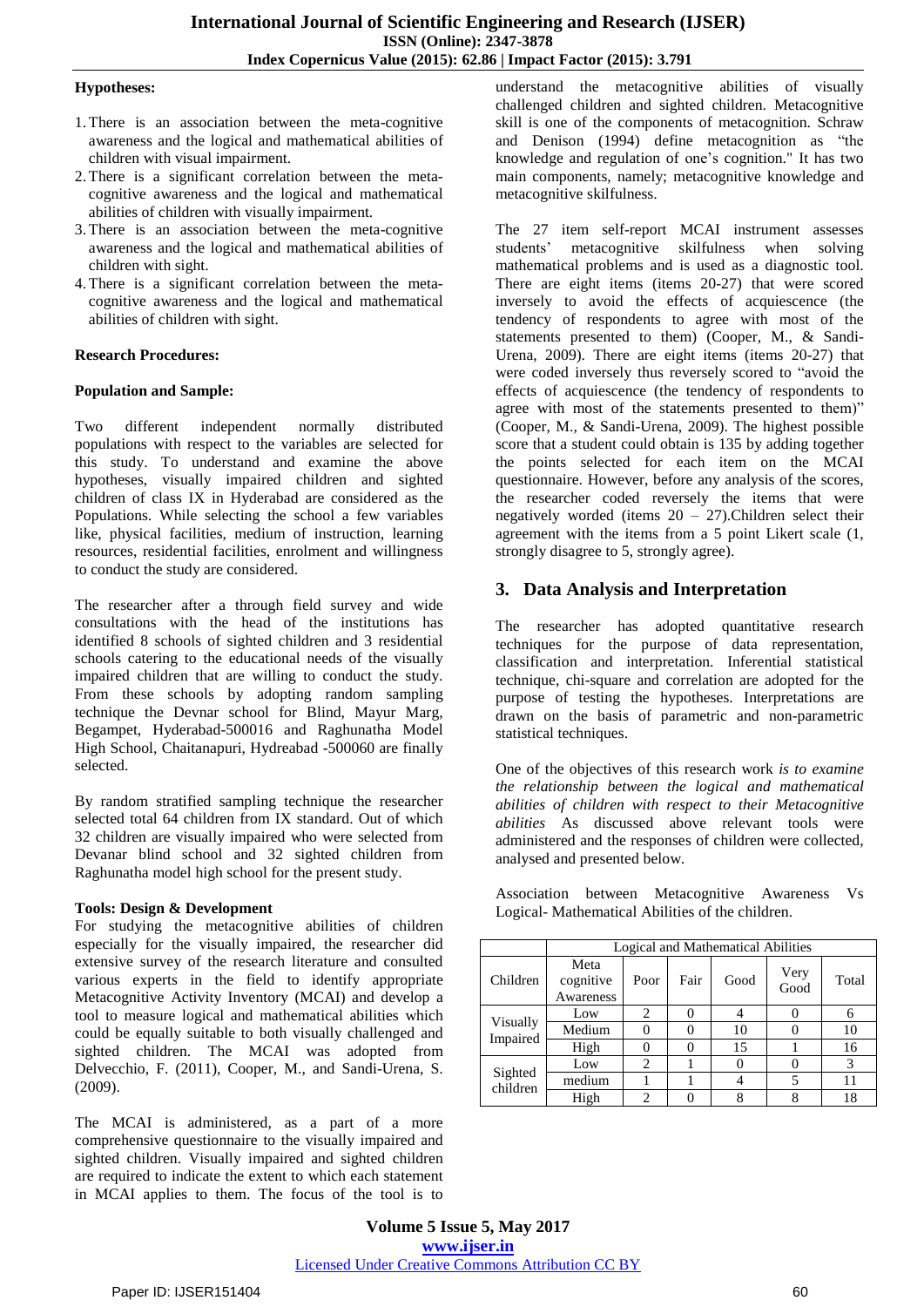#### **International Journal of Scientific Engineering and Research (IJSER) ISSN (Online): 2347-3878 Index Copernicus Value (2015): 62.86 | Impact Factor (2015): 3.791**



X- axis – Metacognitive Awareness Y- axis-. Logical-Mathematical Abilities

From the above table it is clear that majority of visually impaired children's performance in Logical and Mathematical Abilities test is towards higher side of the scale, i.e., they are in good category. Out of 32 sighted children 16 children are found in good and very good category and they are also in high metacognitive

awareness. Out of 32 visually impaired children 15 children's performance is good and they found with high metacognitive awareness. To understand the relationship between metacognitive awareness and logical mathematical abilities of children the following null hypotheses has been formulated:

In order to test the hypotheses  $1 \& 2$  they were translated into null form and appropriate statistical test Chi square was used to test the association between Metacognitive Awareness and Logical- Mathematical Abilities of the both categories of children. From the statistical results inferences are drawn and presented below.

| Visually impaired |                              | Value     | df | $Asymp.size(2-sides)$ |
|-------------------|------------------------------|-----------|----|-----------------------|
|                   | Pearson Chi-Square           | 32.473(a) |    | .000                  |
|                   | Likelihood Ratio             | 15691     |    | .003                  |
|                   | Linear-by-Linear Association | 13.952    |    | .000                  |
|                   | No of Valid Cases            | 32        |    |                       |
| Sighted Children  | Pearson Chi-Square           | 32.435(a) |    | .000                  |
|                   | Likelihood Ratio             | 15.339    |    | .004                  |
|                   | Linear-by-Linear Association | 12.837    |    | .000                  |
|                   | No of Valid Cases            | 32        |    |                       |

In case of visually impaired children the above table indicates that the calculated value of chi-square for visually impaired is 32.473 at 4 degrees freedom and .000 probability value. In other words the calculated value is significant at 0.05 level of significance. And in case of sighted children the above table indicates that the calculated value of chi-square for sighted is 32.435 at 4 degrees freedom and .000 probability value. And this value is significant at 0.05 level of significance.

In order to test the hypotheses 3 &4 they were translated into null form and appropriate statistical test – Pearson Correlation Test was used to test the correlation between Metacognitive Awareness and Logical- Mathematical Abilities of the both categories of children. From the statistical results inferences are drawn and presented below.

| For visually<br>Impaired<br>children |                                   | Metacognitive Awareness | Logical-Mathematical<br>Abilities |
|--------------------------------------|-----------------------------------|-------------------------|-----------------------------------|
|                                      | Metacognitive Awareness           |                         | 0.671                             |
|                                      | Logical-Mathematical<br>Abilities | 0.671                   |                                   |
| For sighted<br>children              |                                   | Metacognitive Awareness | Logical-Mathematical<br>Abilities |
|                                      | Metacognitive Awareness           |                         | 0.677                             |
|                                      | Logical-Mathematical<br>Abilities | 0.677                   |                                   |

The statistical findings indicate that there is a high and positive correlation (Pearson correlation is 0.671 at p(.000)< 0.05 between logical mathematical abilities and meta cognitive awareness of visually impaired children. This result indicates that children's Meta cognitive abilities and logical-mathematical awareness are significantly associated. With respect to sighted children it is found that there is a positive correlation between logical mathematical awareness and metacognitive awareness and the correlation value is 0.677 at0.05level of significance. This result indicates that children's metacognitive awareness and logical-mathematical abilities are significantly correlated.

### **4. Discussion**

Metacognition refers to the awareness individual's ability to evaluate and regulate their own thinking. In the above study it was found that both sighted children and visually impaired children show a positive correlation and

association between logical-mathematical abilities and metacognitive awareness in mathematical problem solving.

Metacognitive process is considered to be another important factor influencing problem solving performance. It is also observed that the ability to monitor one's own learning increases the effectiveness of problem solving. Good problem solvers tend to show more meta-cognitive knowledge. i.e., an awareness of the processes of learning and solving mathematics 5&9 .

Research in the field of mathematics and metacognition has reported that students having difficulties in mathematics do not use a range of cognitive or metacognitive strategies  $10\&11}$ . Hence whether in visually impaired or sighted children, awareness and enhancement of once own metacognitive skills can improve the mathematical abilities.